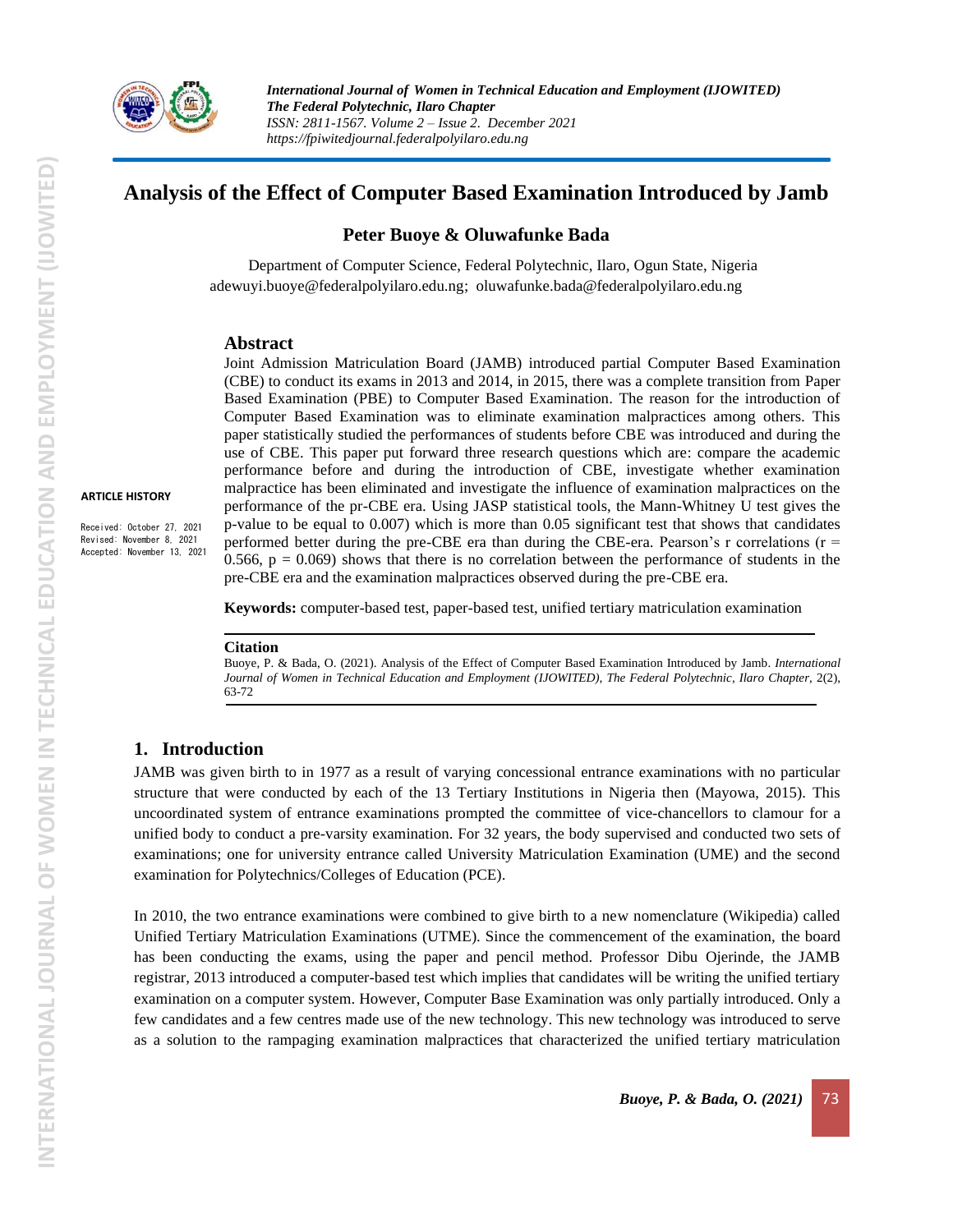

examination. In 2015, Unified Tertiary Matriculation Examinations (UTME) was written using computer-based technology which mark the beginning of a new era.

Dayo (2012) in his article said that formal education minister Professor Ruqayyatu Rufa'í and formal JAMB registrar, professor Dibu Ojerinde while addressing the press stated that one of the objectives of the e-testing was to ensure 100 per cent elimination of all forms of examination malpractices. Another justification highlighted for the introduction of electronic test is to encourage computer literacy. It was as a result of this that this study was conducted to determine the performance of students when it was Paper Pencil Examination (PPE) and the performance of students using Computer Based Examination (CBE).

Ojuawo & Oduntan (2015), defined computer-based tests as "assessments that are administered by computer in either using stand-alone devices linked to the internet or World Wide Web (www) most of them using multiplechoice questions." Abubakar and Adebayo (2014) opined that some major reasons for introducing Computer Base Examination for Unified Tertiary Matriculation Examination were to inhibit the rate of examination misconduct and also to speed up the release of results. Mayowa (2015), in his article, stated the following as examination misconduct: evolution of special centres; some candidates getting questions before the exam; writing examination under little or no supervision; coming into the exam hall with chips; some candidate paying their way through.

Professor Adeyemi Isaac said that irregular power supply, computer literacy gap between students in the city and the village and capital are major factors that may discourage the idea of using Computer assessment for JAMB. (Dayo, 2012). The then Vice-Chancellor of the Bell University, Ota, however, debunked the claim of total freedom from examination malpractice (Dayo, 2012). Talking of elimination of all forms of examination malpractices, nigeriascholar.com and daily school news, said over 116 Computer Base centres and JAMB centres were delisted between 2017 and 2019.

Oladimeji and Mwuese (2018) in their paper concluded that Computer Based Examination (CBE) is a good method of assessment, because It enhances students' performance and gives credibility of scores, is consistent, and do not suffer from human error. The duo nevertheless gave some setbacks of the examination mode such as power failure, network failure, good infrastructural facility and questions leakage.

Nkwocha, Akanwa and Nkwocha (2015) in their paper concluded that challenges experienced by 2015 Computer Based UTME candidates in Owerri zone (Nigeria) were; power failure, an insufficient supply of computers, candidates' incompetence in the use of computers, non-provision of adequate assistance for candidates who had technical hitches, use of faulty computers and fluctuation in-network service, inconveniences caused by posting candidates far from their homes by JAMB and provision of unfavourable timing of exam sessions for some candidates.

However, the authors of the paper on Computer Based Examination have greatly researched the advantages of using Computer Assessment and the factors litigating against the Computer Assessment method of examination. Has the Computer Assessment method, as it stands today, improved the performance of the students better than the previous Paper Base method? What effect does it have on the general performance of the students? This is the focus of this paper to compare the general performance of students before the introduction of the Computer Assessment method with the performances of students while using the Computer Assessment method.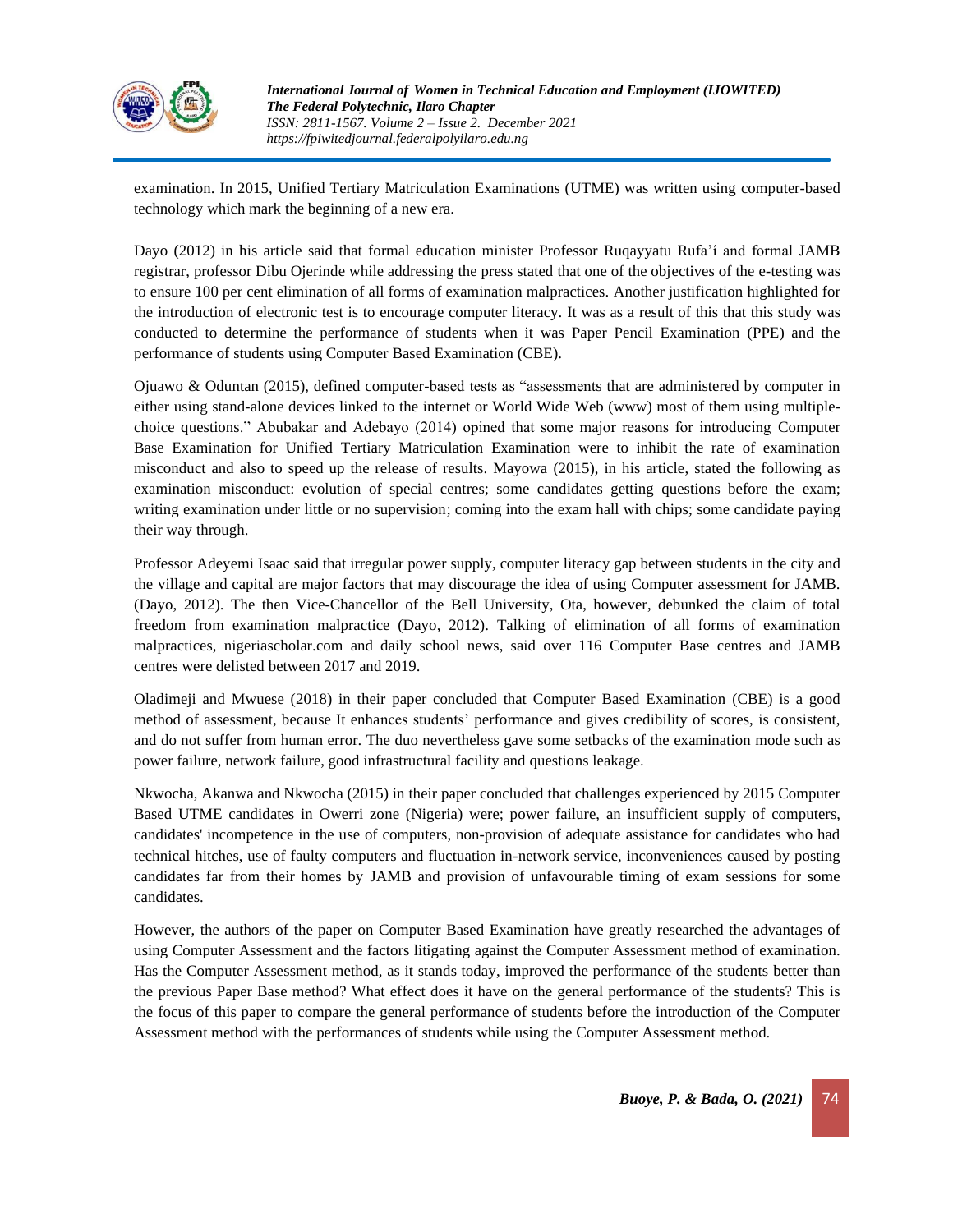

# **2. Research Methodology**

# **Research Design**

The total number of students who wrote the JAMB examination during the 11 years under the research period (2010-2020) was 17, 170,272. This was the population for the study. Table 1 below shows the population distribution of the students.

The period 2010 -2020 was chosen because of two reasons which are;

i. Unified tertiary matriculation examination, which is the combination of UME and PCE, started in the year 2010 which enabled us to have the performance of all the candidates sitting for the examination conducted.

ii. During this period, this Unified tertiary matriculation examination was conducted by JAMB using two different methods which are Paper & Pencil Test (PPT) and Computer-Based Examination (CBE) approaches.

#### **Sources of Data**

This study made use of secondary data collected from different websites on the internet. Secondary data analysis though saves time that would otherwise be spent on collecting data, it can also be a source of problems because the data obtained may be out of date or inaccurate.

| Year | Total           | <b>Total Withheld</b> | % of Withheld | Total Invalid | % of Invalid | Score $\geq$ 200 | $%$ of           |
|------|-----------------|-----------------------|---------------|---------------|--------------|------------------|------------------|
|      | <b>Students</b> | Result                | Result        | Result        | Result       | Population       | Score $\geq$ 200 |
|      |                 |                       |               |               |              |                  | Population       |
| 2010 | 1.276.795       | 20,780                | 1.63          | 96451         | 2.22         | 501,463          | 41               |
| 2011 | 1,493,604       | 15,160                | 1.01          | 28,069        | 1.88         | 597.494          | 40               |
| 2012 | 1,503,931       | 27,266                | 1.81          | 5,161         | 0.34         | 673.394          | 45               |
| 2013 | 1,644,110       | 12,110                | 0.74          | 47974         | 2.92         | 733,315          | 44.6             |
| 2014 | 1.015.564       | 2,494                 | 0.25          | 36164         | 3.56         | 109.844          | 10.82            |
| 2015 | 1.475.600       | 2581                  | 0.17          | <b>NA</b>     | <b>NA</b>    | 154.348          | 10.46            |
| 2016 | 1,592,905       | 3462                  | 0.22          | <b>NA</b>     | <b>NA</b>    | 569,623          | 35.76            |
| 2017 | 1.772.236       | 2508                  | 0.14          | NA.           | <b>NA</b>    | 465,025          | 27               |
| 2018 | 1,652,825       | 280                   | 0.02          | NA            | NA           | 414,696          | 25.09            |
| 2019 | 1.792.719       | 16586                 | 0.93          | NA            | NA           | 427,156          | 24               |
| 2020 | 1949983         | 195                   | 0.01          | NA            | NA           | 404542           | 20.75            |

Table 1: Statistics of Students Performance in Unified Tertiary Matriculation Examination

Table 1 above, 2013 recorded the highest number of students who scored above 200 marks as compared to the other years of understudy while 2014 recorded the least. The number of students who sat for the exam in the respective years is as indicated in table 1. There was no figure recorded for invalid registration since 2015 when the Computer Based exams started till date. This is because the registration is online and the students did not need to shade using pencil since most of the invalid registration is from improper shading Likewise 2015 and 2016, only the total number of students who sat for the exam and the total number of students who scored above 200 mark were able to obtain. Educeleb.com stated that the leadership of JAMB did not take other analyses into cognizance.

**H0**: The performances of students in JAMB examinations during the pre-computer Based era are better than their performances during the Computer Based era.

**H1**: The performances of students in JAMB during the pre-computer Based era are not better than their performances during the Computer Based era.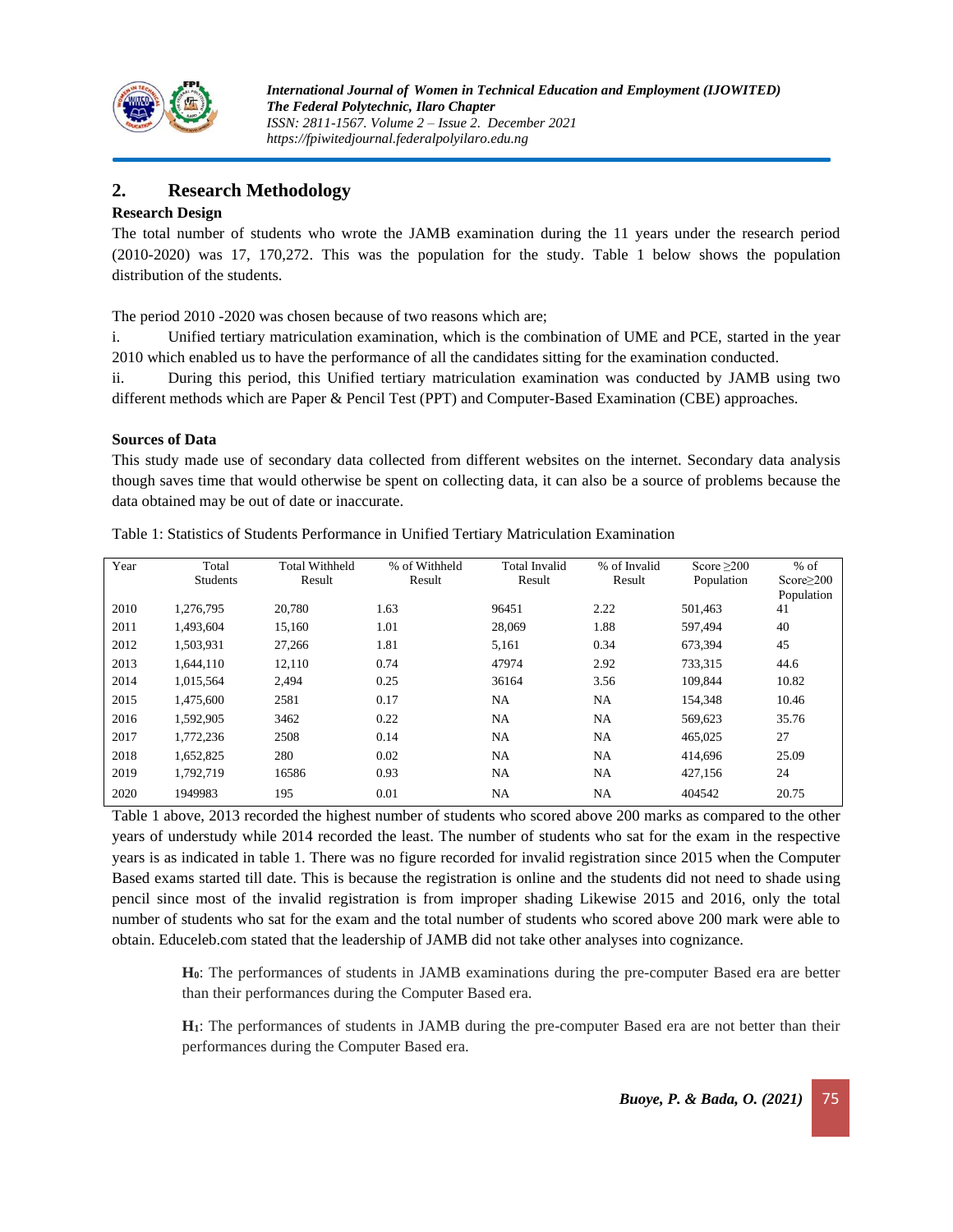

# **3. Data Processing and Analysis**

The analysis of the data that was obtained from website pages provided means to answer the research questions. This data from the internet were tabulated and entered into software, JASP data analysis software, to process the data. A combination of descriptive and inferential statistics was used to analyse the data to provide results. The data on the demographic characteristics of the respondents were analyzed with the use of graphs and percentages

Students' performances over eleven (11) years were studied, and the percentage performances were statistically analyzed. Data collected were analyzed under the following.

- i. total number of students who sat for the exam,
- ii. the total number of students who scored above 200,
- iii. the total number of students whom their results were withheld due to examination malpractices
- iv. and the total number of students whose registrations were not valid due to improper shading. The collected data is represented shown in Table 1.

# **Research Question One: What are the academic performances of the pre-computer Based era and the Computer Based era**

The research question was to determine the academic performance of students during the pre-computer Based era and the Computer Based era during the eleven years under study. The collected data of students' scores in JAMB for the eleven years were analyzed with the use of means and standard deviations.

#### **Hypothesis testing.**

Table 2 shows the population of students with 200 and above marks and their percentages.

| <b>ABOVE 200</b> | $%$ of 200 above | <b>CB USED</b> |  |
|------------------|------------------|----------------|--|
| 501,463          | 41               | no             |  |
| 597,494          | 40               | no             |  |
| 673,394          | 45               | no             |  |
| 733,315          | 44.6             | no             |  |
| 109,844          | 10.82            | no             |  |
| 154,348          | 10.46            | yes            |  |
| 569,623          | 35.76            | yes            |  |
| 465,025          | 27               | yes            |  |
| 414,696          | 25.09            | yes            |  |
| 427,156          | 24               | yes            |  |
| 404542           | 20.75            | yes            |  |

# **Descriptive analysis**

By using JASP data analysis software, the mean, standard deviation and standard error of the data in table 2 is given in table 3.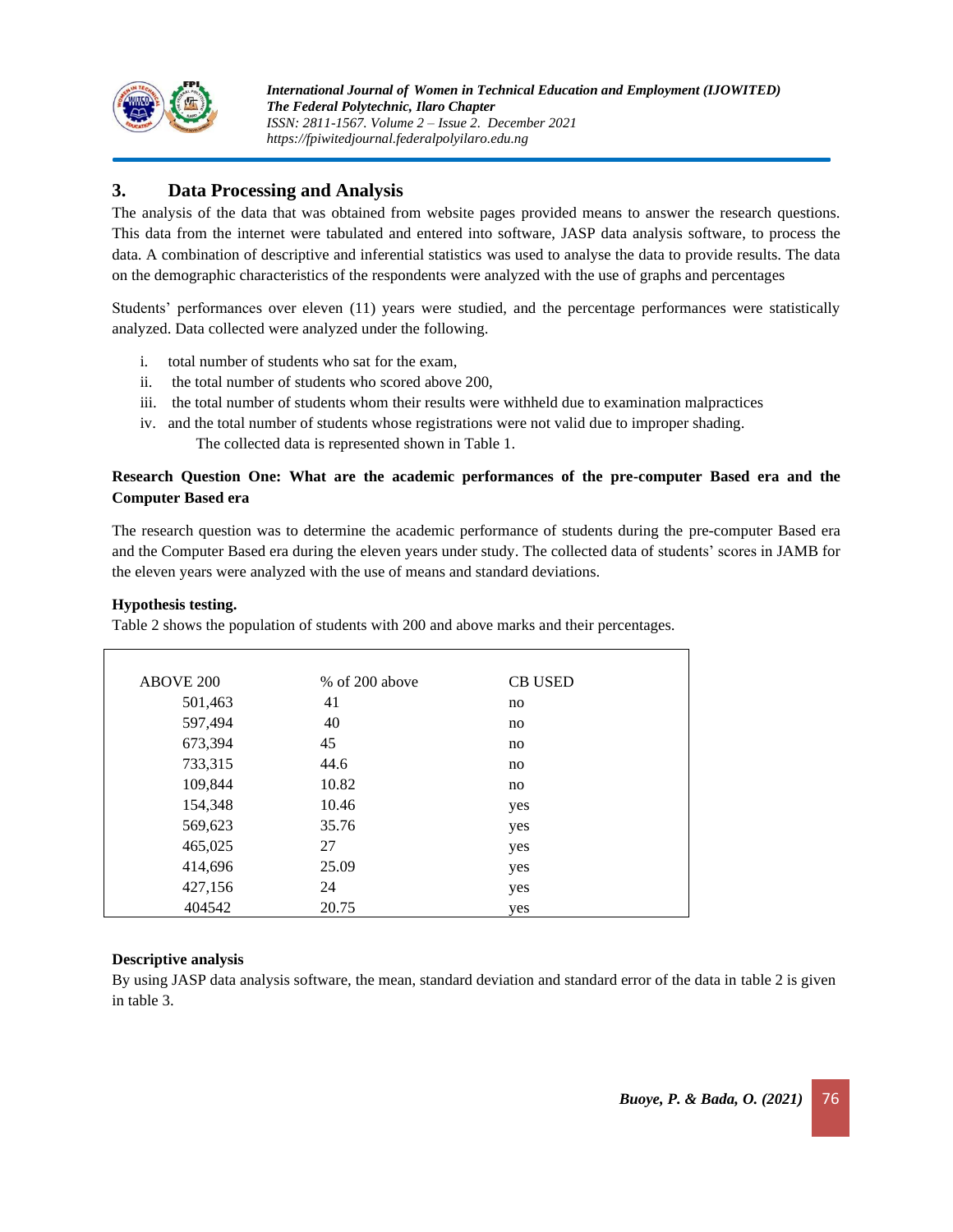

*International Journal of Women in Technical Education and Employment (IJOWITED) The Federal Polytechnic, Ilaro Chapter ISSN: 2811-1567. Volume 2 – Issue 2. December 2021 https://fpiwitedjournal.federalpolyilaro.edu.ng*

| Twere or accelerite and follo for parameters maspements tells |       |              |        |           |       |
|---------------------------------------------------------------|-------|--------------|--------|-----------|-------|
|                                                               | Group | N            | Mean   | <b>SD</b> | SЕ    |
| % of 200 and above                                            | no    |              | 36.284 | 14.401    | 6.440 |
|                                                               | yes   | <sub>6</sub> | 23.843 | 8.273     | 3.378 |

Table 3: descriptive analysis for parametric independent test

The descriptive table above provides information about the number of years per group, the sample means, the observed standard deviations and, and the standard error. The standard error is the ratio of observed standard deviations to the square root of the sample size.

#### Table 4: assumption Normality test **(Shapiro-Wilk)**

|                    |     | W     | D     |
|--------------------|-----|-------|-------|
| % of 200 and above | no  | 0.684 | 0.007 |
|                    | yes | 0.959 | 0.813 |

From table 4 (Test of Normality**)** above, the p-value for pre-Computer Based (no case) is significant (0.007) as it is less than 0.05 while the p-value for Computer Based period is not significant (0.813), therefore the data is not normally distributed. Mann-Whitney U test, which is a non-parametric independent test was then carried out to give table 6 below.

The independent sample test table below shows all the test statistics values; the t-value, the probability value (pvalue), degrees of freedom, the mean difference, the standard error of the difference, and Cohen's d, which gives the estimate of the population effect size.

#### **Table 5**: independent Sample test

|                        | <b>Test</b> | <b>Statistic</b> | df    | p     | Mean<br><b>Difference</b> | SЕ<br><b>Difference</b> | Cohen's d |
|------------------------|-------------|------------------|-------|-------|---------------------------|-------------------------|-----------|
| % of 200 above Student |             | 1.801            | 9.000 | 0.105 | 12.441                    | 6.909                   | 1.090     |
|                        | Welch       | 1.711            | 6.132 | 0.137 | 12.441                    | 7.272                   | 1.059     |

#### **Using Mann-Whitney U Test for Non-Parametric Analysis**

**Table 6:** Independent Samples T-Test using Mann-Whitney U test**.** 

|                  | W      |       | Hodges-Lehmann Estimate Rank-Biserial Correlation |       |
|------------------|--------|-------|---------------------------------------------------|-------|
| $%$ of 200 above | 25.000 | 0.082 | 16.500                                            | 0.667 |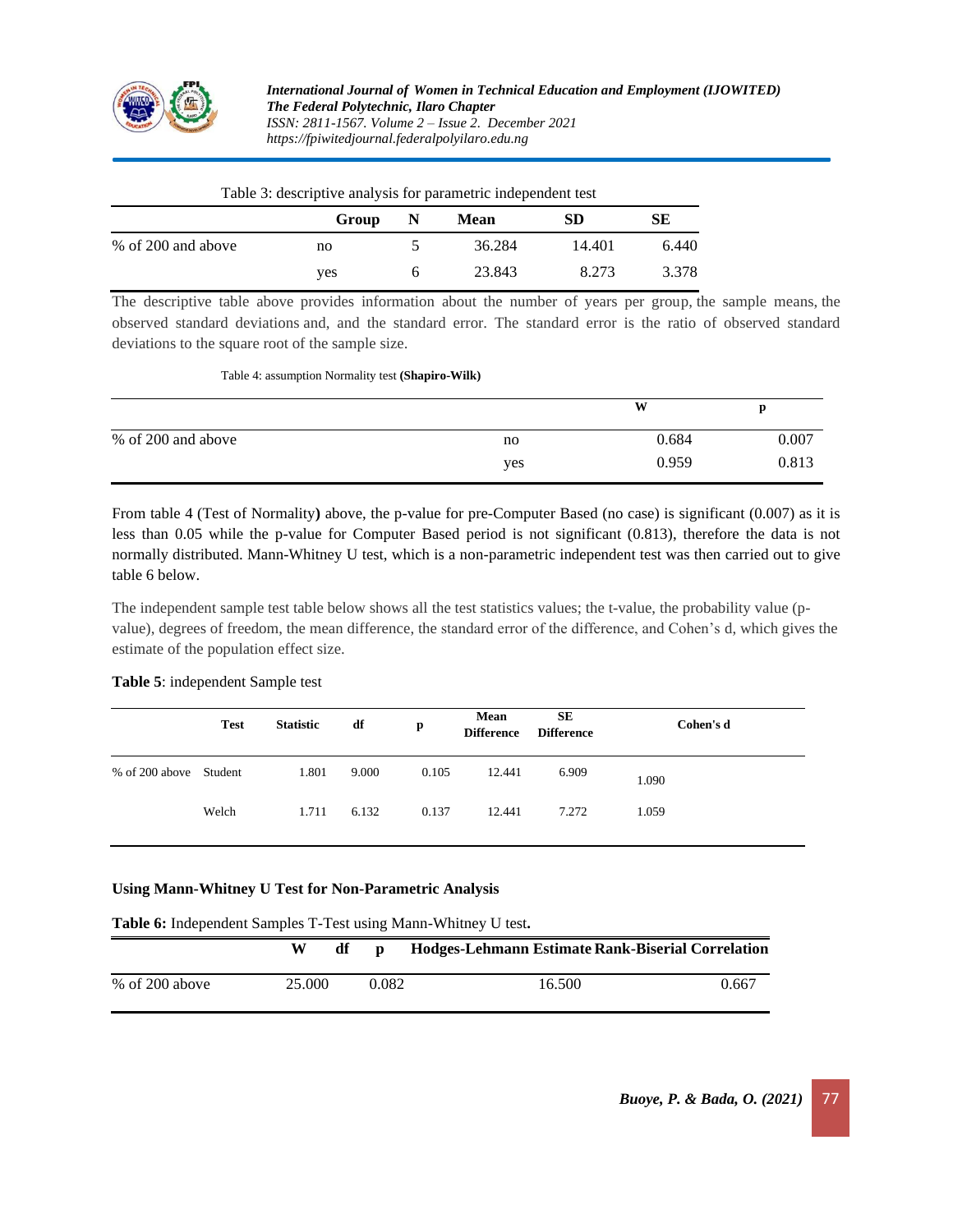

From the Mann-Whitney U test table above, the p-value  $(=0.082)$  is more than 0.05 significant test. This made us adopt the null hypothesis which says the performances of students in JAMB examinations during the pre-computer Based era are better than their performances during the Computer Based era and drop the alternative hypothesis which says the performances of students in JAMB during the pre-computer Based era are not better than their performances during the Computer Based era. JAMB examination conducted without the use of a computer shows a better performance with a median =597.494 and U(related to sample size)=25 (table 6 above).

Table 7: Descriptive Statistics for non-parametric independent test

|            | <b>ABOVE 200</b> |         |  |  |
|------------|------------------|---------|--|--|
|            | no               | yes     |  |  |
| Valid      | 5                | h       |  |  |
| Missing    | $\theta$         |         |  |  |
| Median     | 597.494          | 446.091 |  |  |
| <b>IQR</b> | 171.931          | 125.662 |  |  |

# **Research Question Two: what trend exists in the population of students who were engaged in examination malpractices?**

**Table 8a**: Population of withheld result **Table 8b**: Population of withheld result (Prune)

| YEAR 20xx | <b>WITHELD</b> | YEAR 20xx | <b>WITHELD</b> |
|-----------|----------------|-----------|----------------|
| 2010      | 20780          | 2010      | 20780          |
| 2011      | 15160          | 2011      | 15160          |
| 2012      | 27266          | 2012      | 27266          |
| 2013      | 12110          | 2013      | 12110          |
| 2014      | 2494           | 2014      | 2494           |
| 2015      | 2581           | 2015      | 2581           |
| 2016      | 3462           | 2016      | 3462           |
| 2017      | 2508           | 2017      | 2508           |
| 2018      | 280            | 2018      | 280            |
| 2019      | 16586          | 2019      | 1805           |
| 2020      | 195            | 2020      | 195            |

From table 8a above, examination malpractice was observed to be relatively higher during the time of the Paper and pencil Examination (2010-2014). During the Computer Based Assessment (2015-2020), 2019 has an outrageous value of examination malpractice population. In data science, a figure like this is called an outlier which can either be removed or be replaced with the average of the values in 2015-2020 (table 8b).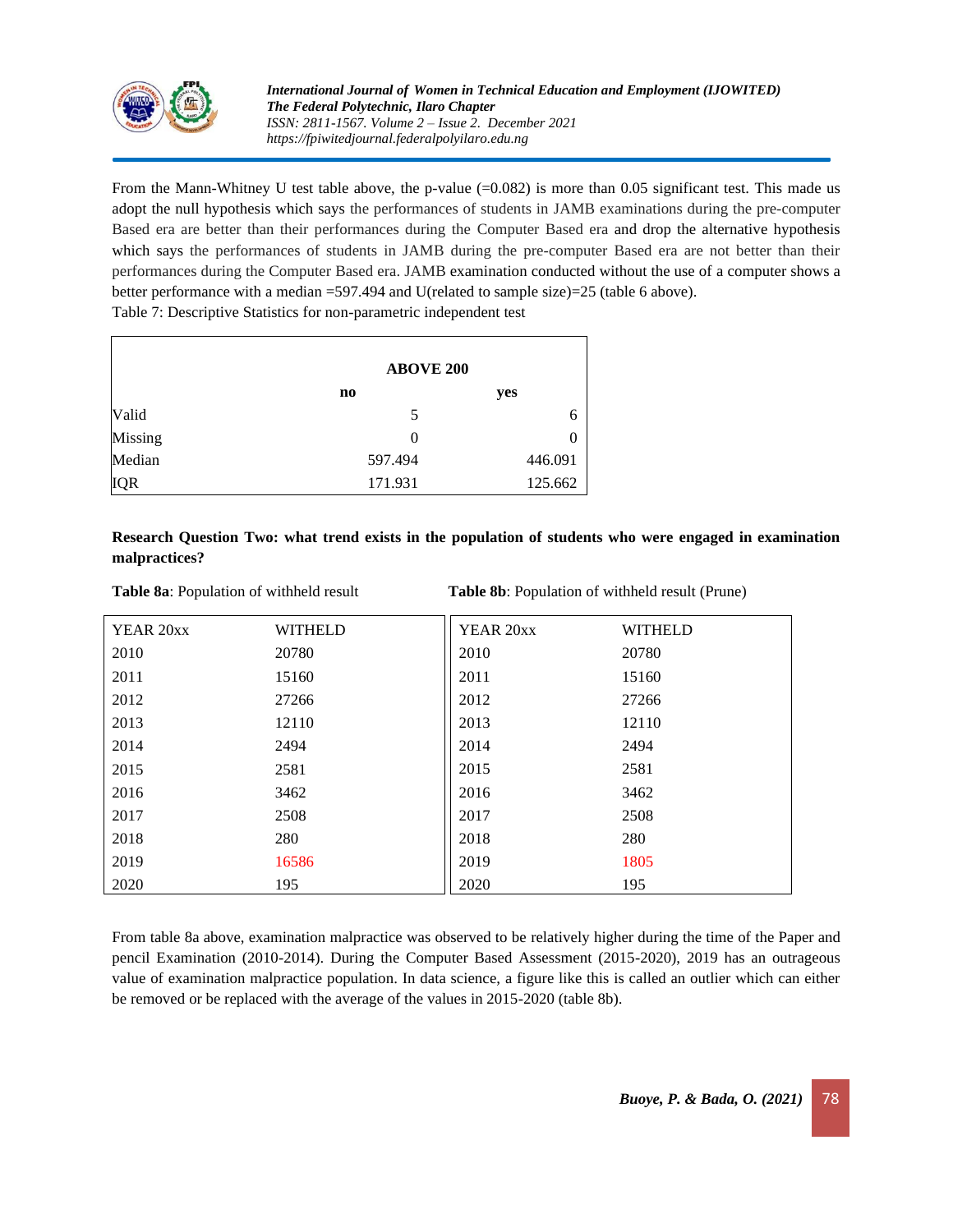

*International Journal of Women in Technical Education and Employment (IJOWITED) The Federal Polytechnic, Ilaro Chapter ISSN: 2811-1567. Volume 2 – Issue 2. December 2021 https://fpiwitedjournal.federalpolyilaro.edu.ng*



Figure 1: Graph of the withheld results due to exam malpractices vs year.

The graph above shows a pattern of two clusters, a group for the pre-computer Based period (2010-2013) when examination malpractices were high and a second group for the period of Computer-Based Assessment (2014-2020) when examination malpractices were reduced.

# **Research Question Three: Investigate the influence of examination malpractices on the performance of the pre-computer Based era.**

Thi**s** research question is looking at the influence of examination malpractice on the performance of the precomputer Based era. It has been statistically proven above that the performance of the pre-computer Based era is better than the performance of the Computer Based era. Could this be a result of high level of examination malpractice during this era? To find out this, a correlation analysis was carried out on the percentage of the population with a 200 and above score (% of 200 and above) and the percentage of the population whose results were withheld due to examination malpractices (%withheld) and the table 9 below was given. But to make sure that assumptions are not violated, a normality test was carried out on (% of 200 and above) and (%withheld).

The assumption check of normality (Shapiro-Wilk) (Table 9 below) is not significant because the value of the probability test, p-value, is more than 0-05. This is suggesting that the pairwise differences are normally distributed, therefore the assumption is not violated.

| <i>Table 9:</i> Test of Normality (Shapiro-Wilk) |             |       |       |  |  |
|--------------------------------------------------|-------------|-------|-------|--|--|
|                                                  |             | w     | D     |  |  |
| $%$ of 200 above                                 | - %withheld | 0.895 | 0.159 |  |  |

Table 10: Pearson's correlation between scores 200 and above and percentage exam. malpractices

|                    |            | Pearson's r | p     |
|--------------------|------------|-------------|-------|
| <b>ABOVE 200 9</b> | - WITHHELD | 0.566       | 0.069 |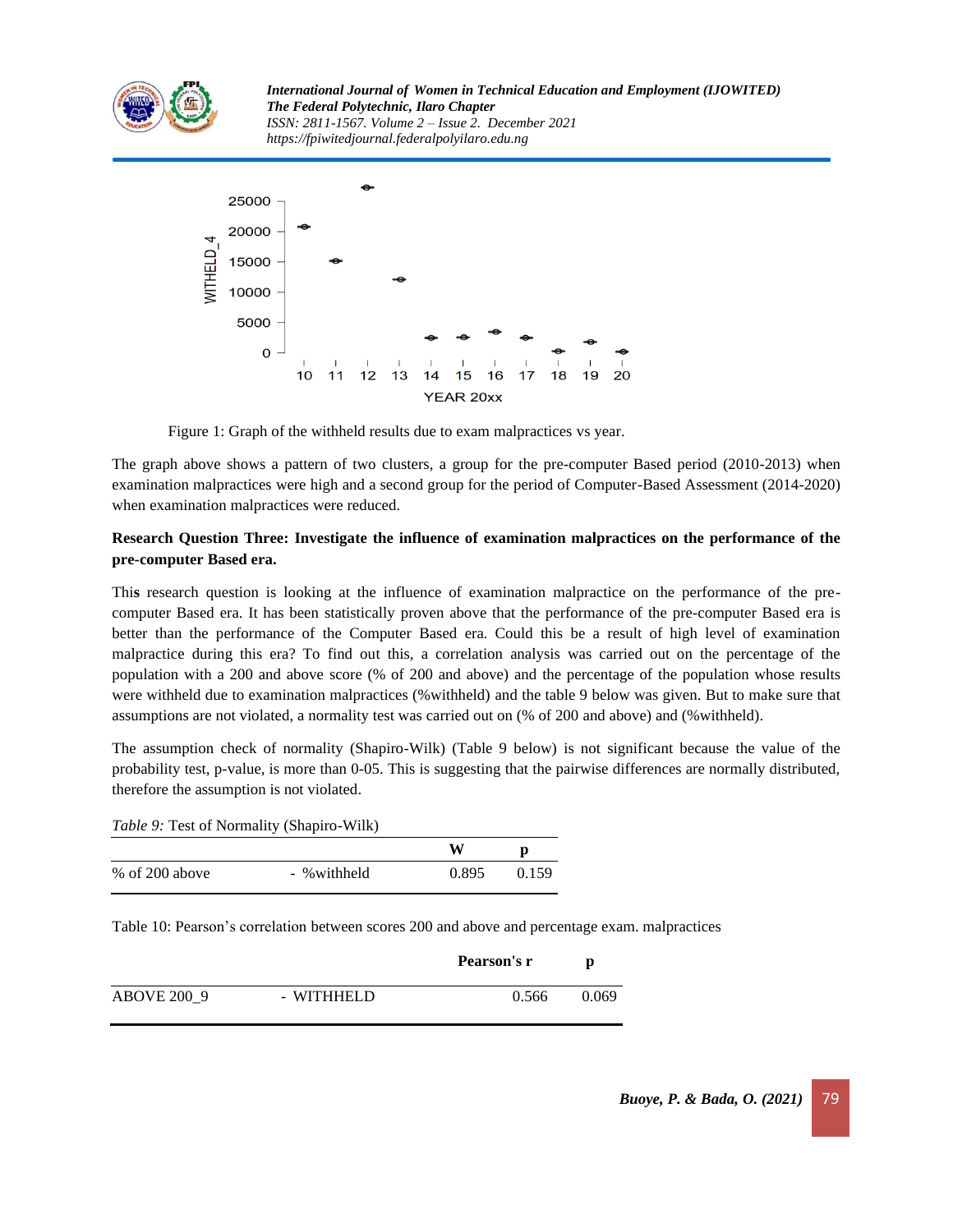

The Pearson's r correlations ( $r = 0.566$ ,  $p = 0.069$ ) shows that there is no correlation between the performance of students in the pre-computer Based era and the examination malpractices observed during the pre-computer Based era. Even the plot (fig 2 below) provides a simple visualization of this no correlation ( $r = 0.984$ , p $> 0.05$ ).



Fig 2: plot of correlation between % of 200 and above score and % withheld results

If correlation coefficient r is squared it will give the coefficient of determination  $(R^2)$  which represented the statistical measure of the proportion of variance in % of 200 and above score that is explained by the % withheld.

That is,  $R^2$  = Explained variation / Total variation.

In the table 10 below,  $r = 0064$ , so  $R2 = 0.004$ . This suggests that examination malpractices account for 0.4% of the variance in the population of students that scored 200 and above in the pre-**era**.

| Model | R     | $\mathbf{R}^2$ | Adjusted $\mathbb{R}^2$ | <b>RMSE</b> |
|-------|-------|----------------|-------------------------|-------------|
| $H_0$ | 0.000 | 0.000          | 0.000                   | 12.625      |
| $H_1$ | 0.064 | 0.004          | $-0.107$                | 13.281      |

Table 11: descriptive model summary table

# **4. Conclusion**

Research question one, which studied the performances during the pre-computer Based era and Computer-Based era concluded that the performance is better with more students scoring 200 and above when it was Paper and Pencil Examination PPE. The Mann-Whitney U test for a non-parametric-variables was conducted showing the p-value (=0.082) which is more than 0.05 significant test. This made us adopt the null hypothesis which says the performances of students in JAMB examinations during the pre-computer Based era are better than their performances during the Computer Based era and drop the alternative hypothesis which says the performances of students in JAMB during the pre-computer Based era are not better than their performances during the Computer Based era.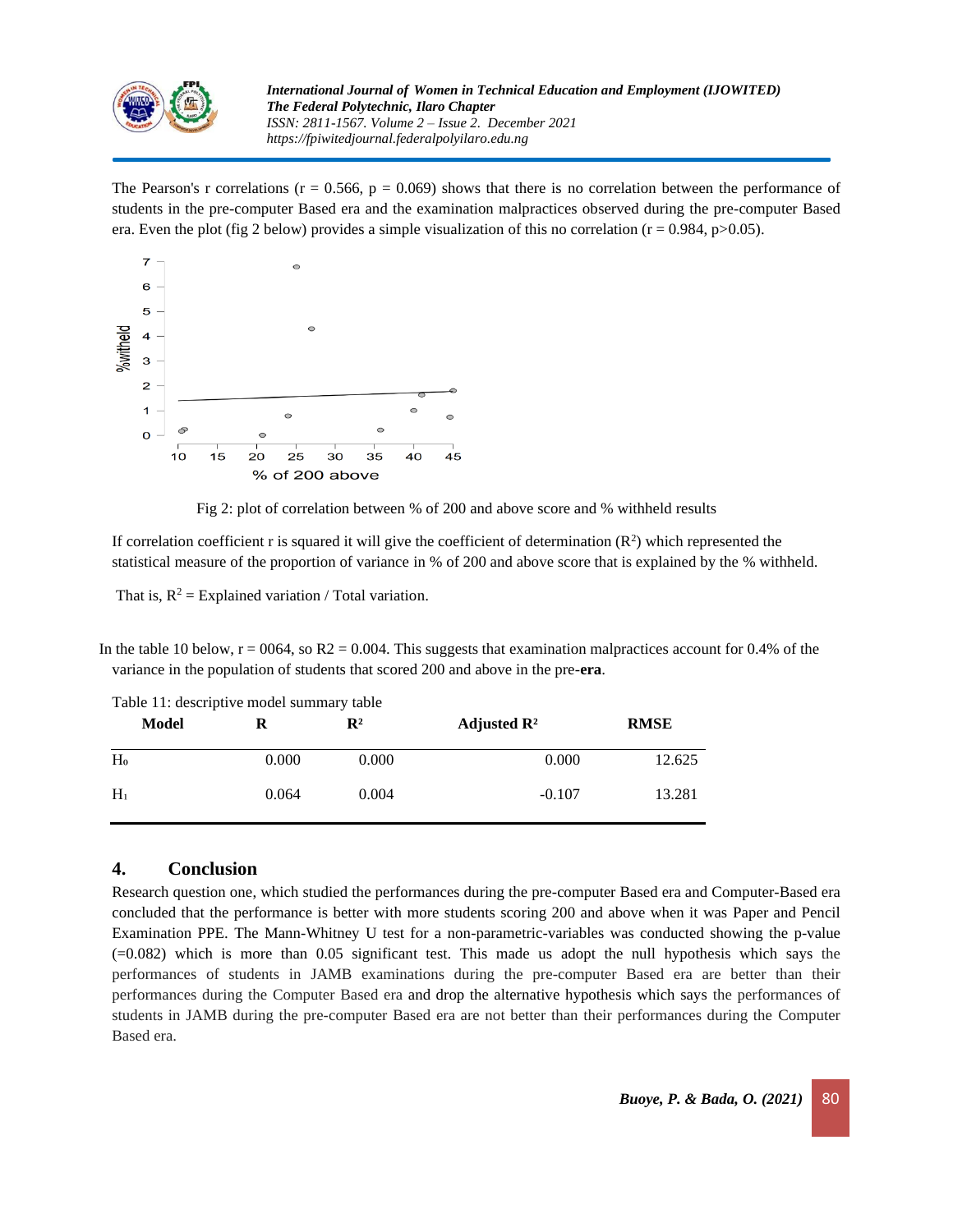

Research question two concluded that examination malpractices have dropped compared to the pre-Computer Based era. This might be as a result of the measures put together by JAMB to fight malpractices such as the sanction of some registration centres and installation of CCTV in examination halls.

From the research question three, it can be concluded that the performance during the PPE era, which had been statistically shown that be better than the Computer Based era was not associated with the higher level of examination malpractices. The statistical analysis shows a Pearson's r-value of 0.064 and  $R^2$  value of 0.004 and a pvalue of 0.853 a statistically non-significant value.

Another critical area that is very obvious is general performance. The population of Students who scored 200 and above marks during the Computer Based era dropped. The reason for this is not the focus of this research but it indicated the level of computer literacy among our teeming youth population in Nigeria is a major factor.

# **References**

Abdulsalam, A. (2018). Candidates' performances in UTME 2015-2018. https:/[/www.educeleb.com.](http://www.educeleb.com/)

- Abubakar, A. S. & Adebayo, O. F. (2014). Using computer-based test method for the conduct of examination in Nigeria: Prospects, challenges and strategies. *Mediterranean Journal of Social Sciences,* 5(2), 47
- Adroit, T. (2017). JAMB releases 2017 UTME Candidates result statistics. https:/[/www.nairaland.com/4008/05/JAMB.](http://www.nairaland.com/4008/05/jamb)
- Ahmed, O. (2014). Full statistics of JAMB 2014 UTME result. https:/[/www.ngscholars.net.](http://www.ngscholars.net/)
- Ajidoku, L. (2018). JAMB result statistics: see performance of candidates in 2018 UTME https:/[/www.nigerianscholars.com.](http://www.nigerianscholars.com/)
- Amakvita, A. (2017). Complete JAMB statistics for all states. https:/[/www.ngstudents.com.](http://www.ngstudents.com/)
- Dayo, A. (2012). JAMB Computer Based Test in 2013: *Stakeholders react.* https:/[/www.vanguardngr.com.](http://www.vanguardngr.com/)
- Favour, N. (2012). 3 Score above 300 as JAMB releases results. The Vanguard. https:/[/www.vanguardngr.com.](http://www.vanguardngr.com/)
- Idaerefagha, A. (2014). Analysis/Statistics of 2014 JAMB UTME results full breakdown. https:/[/www.loadedvilla.com.](http://www.loadedvilla.com/)ng.
- Mayowa, T. (2015). How prepared is JAMB for full-fledged CB? https:/[/www.dailyschoolnews.com/ng.](http://www.dailyschoolnews.com/ng)
- Nkwocha, P .C, Akanwa, U. N, & Nkwocha, N. C. (2015). Challenges Encountered Using CB by 2015 UTME Candidates In Owerri Zone One, Nigeria: *Test Validity Implications*. *IOSR Journal of Research & Method in Education (IOSR-JRME) (5)528-35*
- Oduntan, O.E. & Ojuawo, O.O. (2015). A comparative analysis of students' performance in paper/pencil test (PPT) and computer based test (CB) Examination system. *Research Journal of Education Studies and Review, (I) 24-29.*
- Oladimeji, O. F., & Mwuese, B. C. H. (2018). Computer based test: Panacea to undergraduate students' performance in Olabisi Onabanjo University, Ogun State, Nigeria. *Educational Research*, *9*(3), 50-57.